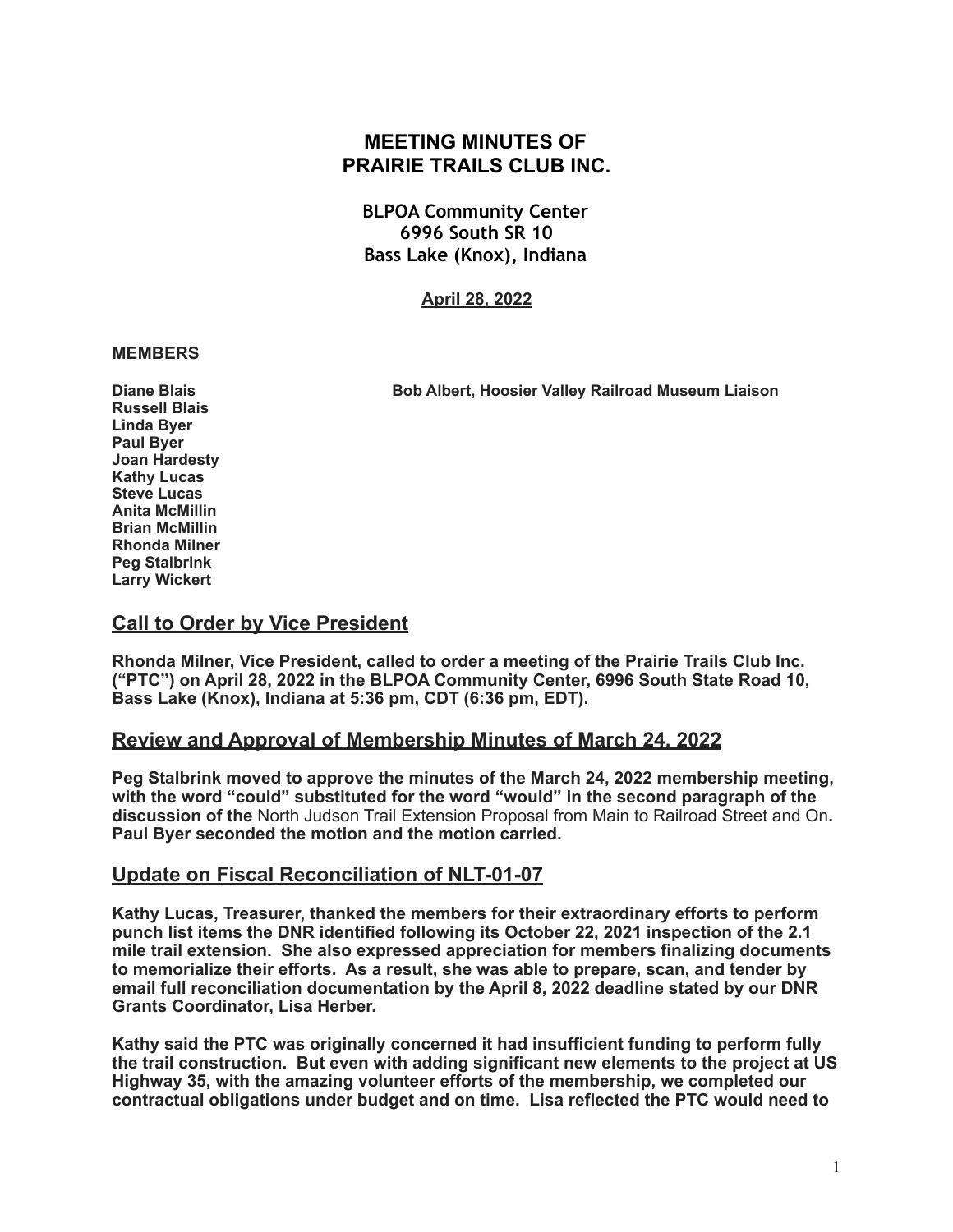**refund the DNR for an under-run on the grant. Following extensive discussions with Kathy, Lisa on April 18 reported the PTC had a "\$2,624.76 under-run." But to Kathy's pleasant surprise, Lisa added the DNR's NLT Team is "ok if this work extends past the May 1 deadline for the contract but wants the under-run made up. Please review and contact me to discuss [the] next step."** 

**Subsequently, Paul and Linda Byer drove to and from Woody Warehouse in Hendricks County to obtain** *Viburnum lentago* **plants as a barrier near Bartee Ditch Bridge—the final outstanding punch list item. Also known as "nannyberry", the species is native to most of northern Indiana, including Starke County.** 



Plant at the center bottom is one of three nannyberries placed by Paul and Linda at Bartee Ditch Bridge in April.

Image by Kathy Lucas

**Kathy said that costs associated with the nannyberry plants would be applied to reduce the under-run. She added their value to claims under the grant. That leaves the PTC with \$2,269.74 to spend on the trail—instead of returning this amount to the State of Indiana.**

**Steve Lucas had consulted by email with PTC Board Members and Officers seeking their preferences for how to expend the \$2,269.74 remaining from the NLT-01-07 Grant. Two possibilities were viewed most favorably: (1) trail counters; and, (2) upgrading the area on the west side of the US 35 trail crossing used for parking. He believes both purposes are meritorious but was uncertain of the status of access to US 35 from the parking area. He noted an INDOT permit was obtained for the NLT Grant trail crossing, but it required several months and persistence by Jonathon Geels of the Troyer Group. The DNR has expressed interest in trail managers obtaining counters and recording usage.** 

**Rhonda said she was involved with obtaining funding for the six-mile segment between Starke County Road 100 West and US 35. Because of budgetary and time constraints, Starke County then terminated the Erie Trail several feet short of US 35.** 

**After thorough discussion, the membership agreed to pursue acquisition and placement of counters. Kathy said Australian and Canadian companies appeared to be the primary producers of trail counters. She has had discussions with a possible Canadian source, and the cost of two counters and their delivery would approximate the remaining \$2,269.74. The members authorized Kathy to proceed with seeking acquisition.**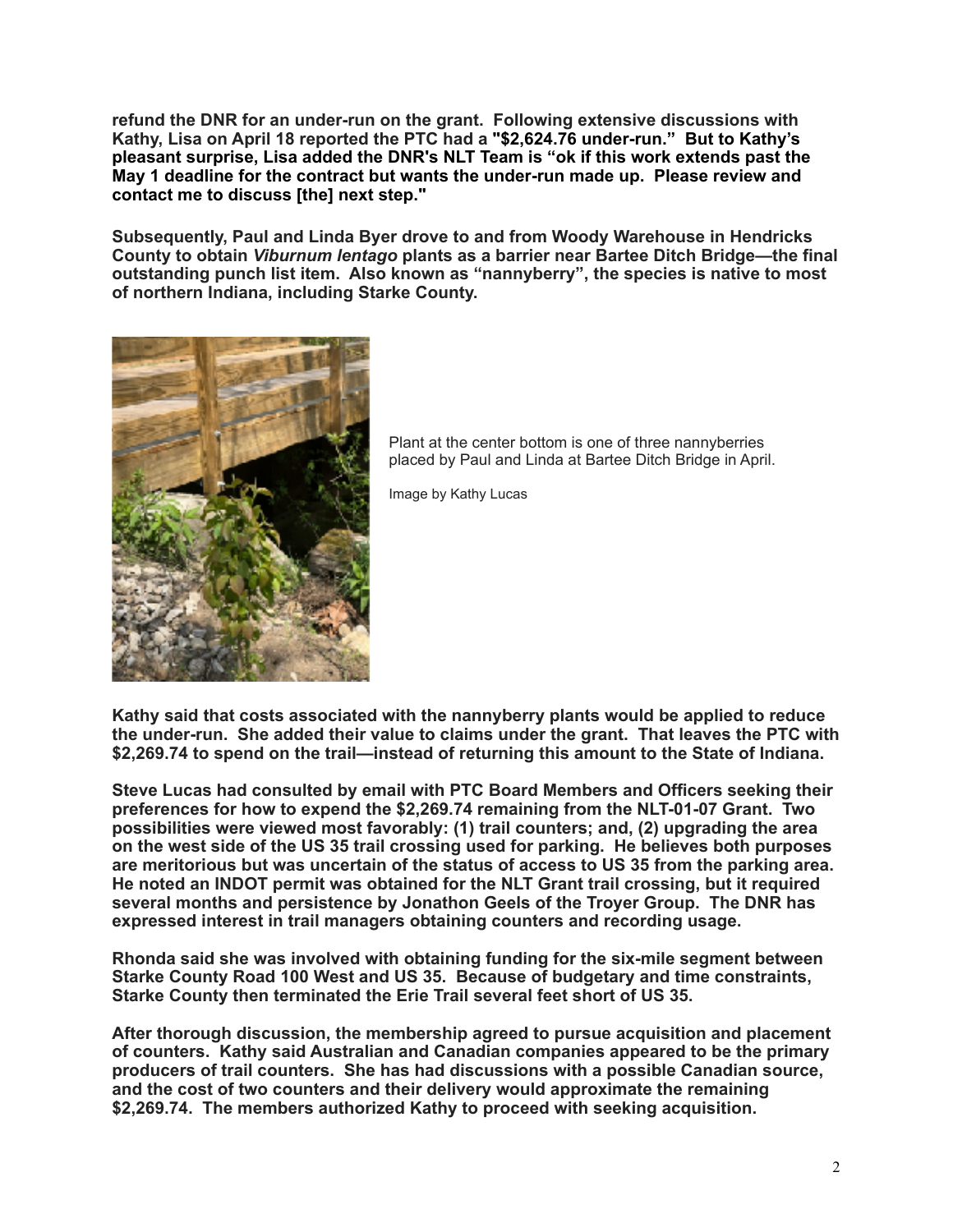# **Review and Approval of Treasurer's Report**

**Kathy distributed written copies of the Treasurer's Report as follows:** 



### **Treasurer's Report April 28, 2022**  *Bass Lake Property Owners Community Center Knox, Indiana*

## **FIRST FARMERS BANK & TRUST (FFBT)**

| <b>Balance forward from 3/24/22</b> | \$58,347.46                                                           |          |
|-------------------------------------|-----------------------------------------------------------------------|----------|
| <b>INCOME</b>                       |                                                                       |          |
|                                     | (None)                                                                | \$0.00   |
|                                     | <b>Total Income</b>                                                   | 0.00     |
| <b>EXPENSES</b>                     |                                                                       |          |
| 03/25/22                            | Check #1102 to Technicoat<br>(Powder coating bike rack)               | \$146.72 |
| 03/25/22                            | Check #1091 to Technicoat<br>(Powder coating bike rack)               | 136.00   |
| 04/02/22                            | Check #1108 to Paul Byer<br>(Sealant for bridges)                     | 160.00   |
| 04/02/22                            | Check #1109 to Russ Blais<br>(Nuts and bolts to secure bike rack)     | 26.25    |
| 04/05/22                            | Check #1110 to Rick Vlaming<br>(Concrete and wire mesh for bike rack) | 54.14    |
| 04/05/22                            | Check #1111 to Starke Co. Highway Dept.<br>(Invoice #2044-04-001)     | 1,221.86 |
| 04/05/22                            | Check #1112 to Smith Farm Co.<br>(Concrete for bike rack)             | 41.79    |
| 04/06/22                            | Check #1113 to SCILL<br>(Balance of KVREMC Grant)                     | 1,500.00 |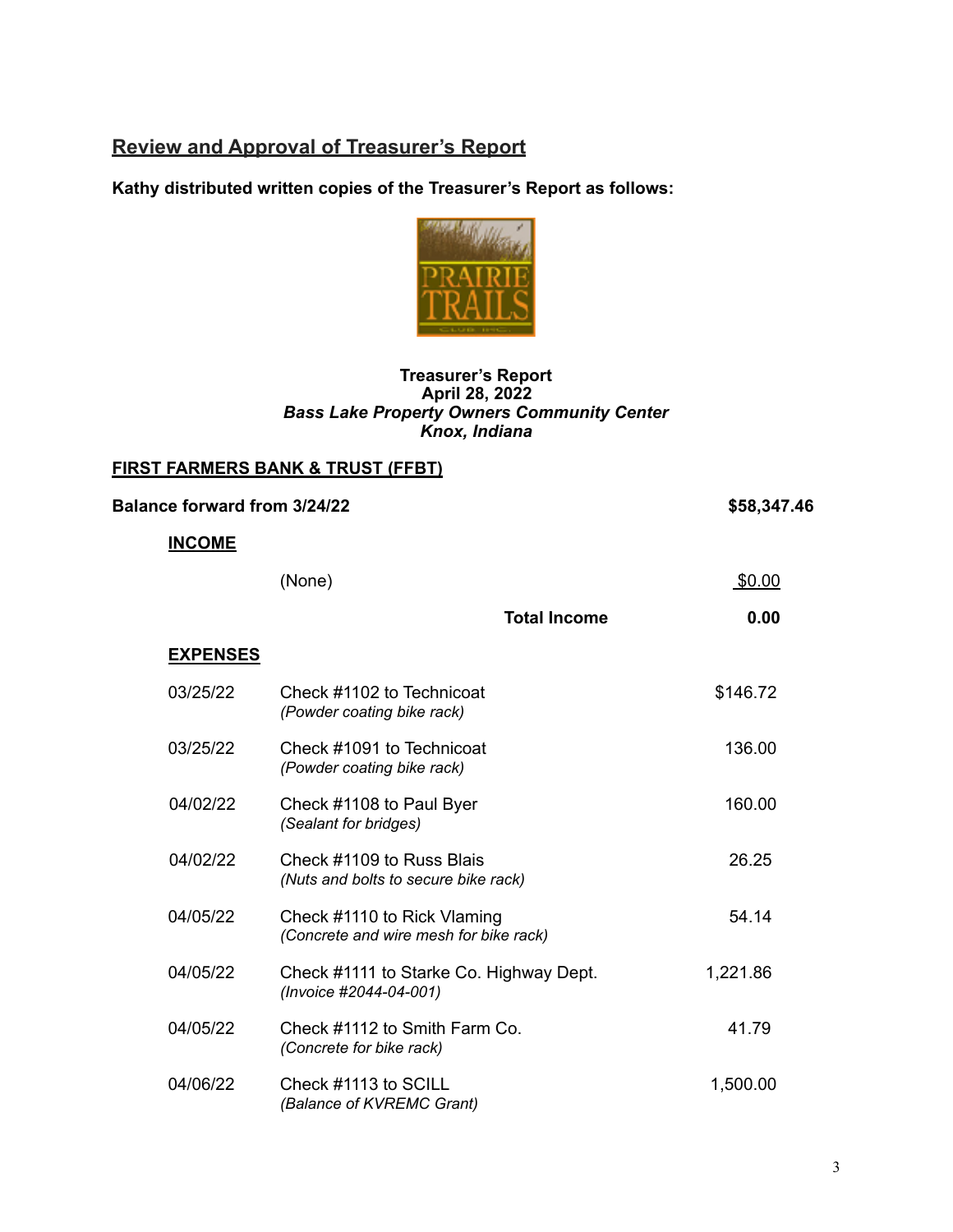|          | <b>ENDING FFBT BALANCE AS OF 4/28/22</b>           |                       | \$55,040.45 |
|----------|----------------------------------------------------|-----------------------|-------------|
|          |                                                    | <b>Total Expenses</b> | \$3,307.01  |
| 04/07/22 | Check #1114 to Paul Byer<br>(Clamps for bike rack) |                       | 19.95       |

**Kathy also provided a report of PTC restricted and unrestricted grants and donations. She explained this report is made with reference to the last such report included in the membership's November 16, 2021 Meeting Minutes. A copy of the November report was distributed to the membership for their convenience during the April 28, 2022 meeting but is not reproduced here.** 

**Kathy explained that a report of restricted and unrestricted grants and donations was not made after November 16 because of uncertainties associated with the final reconciliation. We have been uncertain as to what costs would be incurred, how DNR would evaluate some of our soft match initiatives, and how best to allocate expenses to revenue sources. With definitive dollar amounts identified and approved by the agency for the final reconciliation, it is now possible to make allocations. She reminded members that funding sources fully applied ("zeroed out") would not again be reflected in a listing of restricted funds. Kathy said she was pleased that following completion of our match obligations under the NLT-01-07 Grant, the PTC will still have more than \$50,000 in our checking account.** 

#### **RESTRICTED/UNRESTRICTED FUNDS**

#### **RESTRICTED FUNDS**

| Luminous Fund Grant #2 (2018)  | Signs Bass Lake (UR Here)   | 1,418.54        | $-2,706.40$ for NLT signage |
|--------------------------------|-----------------------------|-----------------|-----------------------------|
| Luminous Fund Grant #3 (2019)  | Matching NLT-01-07 Grant    | $\Omega$        | -1.281.25 for NLT           |
| Luminous Fund Grant #4 (2020)  | Northwest Trail Extension   | 5,000.00        |                             |
| Luminous Fund Grant #5 (2021)  | NW Extension or Operations  | 5,000.00        |                             |
| Hardesty Memorial Grant (2018) | Wayfinding/historic signage | 4.205.10        | -2,706.40 for NLT signage   |
| Hardesty Memorial Grant (2019) | Matching NLT-01-07 Grant    |                 | $-1,281.25$ for NLT         |
| <b>PTC Account Commitment</b>  | Matching NLT-01-07 Grant    |                 | -1,218.25 for NLT           |
| Marshall County Horse Ass'n    | Bench for NLT               |                 | -350 bench installed 700E   |
| Indiana Greenways Foundation   | Matching NLT-01-07 Grant    |                 | $-1,281.25$ for NLT         |
| Lucas Lakehouse Guest Donation | Future Vision/Website       | 700.00          |                             |
| DNR NLT-01-07 Grant            | NLT-01-07                   | 2,269.74        | -355.02 for nannyberries    |
| Mitchel-Kane Charitable Fund   | Northwest Trail Extension   | 6.000.00        |                             |
| <b>Stalbrink Donation</b>      | Scholarship or most needed  | 100.00          |                             |
| Blais/Vlaming Bench            | For trailhead at 450/210    | 350.00          |                             |
| McMillin Bench                 | For trailhead at 450/210    | 350.00          |                             |
| Maintenance Fund (mower sale)  | For general maintenance     | 4,000.00        |                             |
| <b>KVREMC Bike Rack Grant</b>  | Balance of grant amount     | 0               | -1,500.00 to SCILL          |
| <b>VFW Grant</b>               | For "Trail Improvements"    | 5,000.00        |                             |
| <b>Hardesty Memorial Grant</b> | For Trail Maintenance       | <u>3.500.00</u> |                             |
|                                |                             | \$37,893.38     |                             |

### **FIRST FARMERS BANK & TRUST TOTAL IN BANK \$55,040.45**

 **— RESTRICTED FUNDS \$37,893.38 == UNRESTRICTED FUNDS \$17,147.07**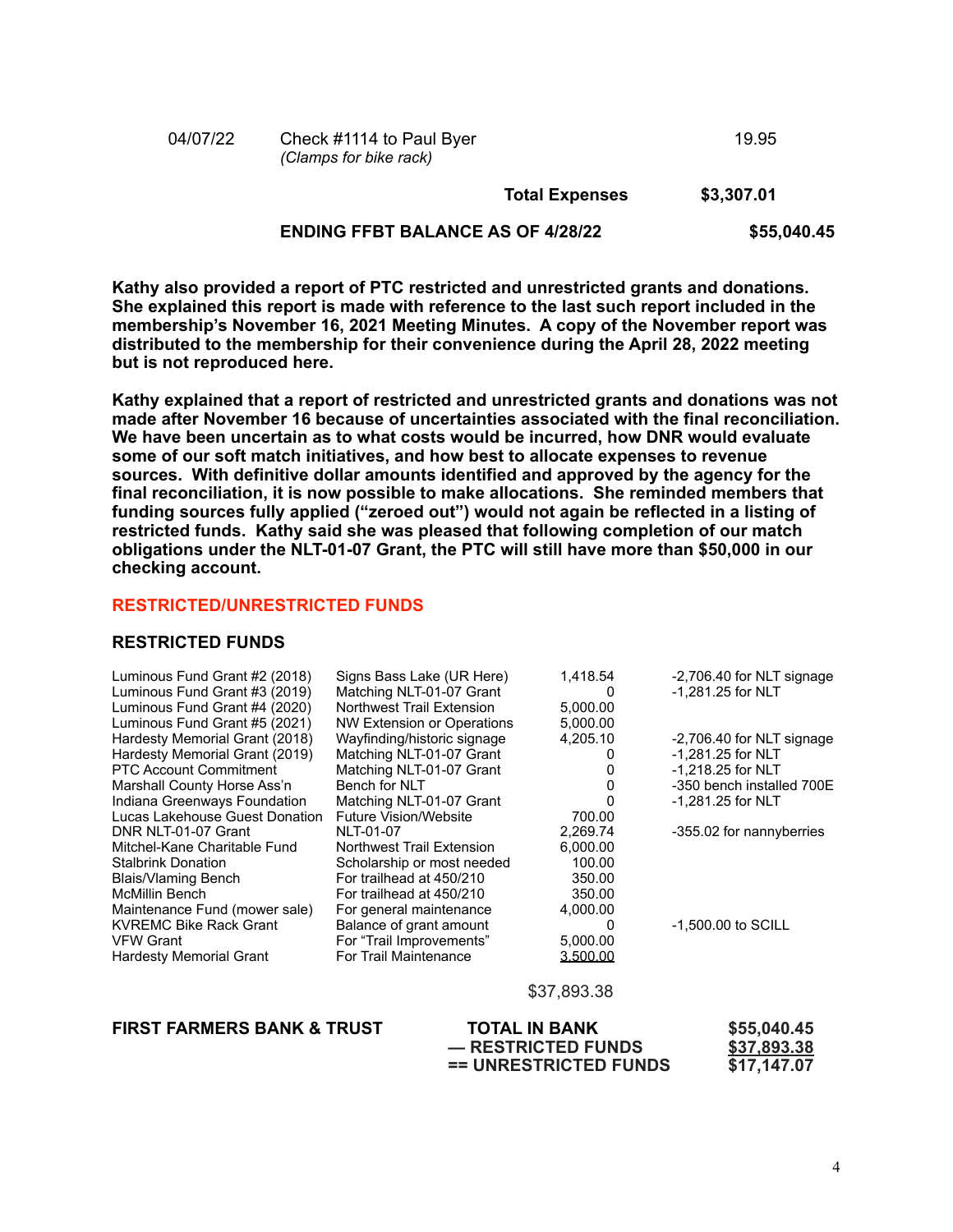**Kathy asked if there were questions or comments. There were none.** 

**Diane Blais moved to approve the Treasurer's Report and the Report of Restricted and Unrestricted Funds as presented. Anita McMillin seconded the motion, and the motion carried.** 

## **Preparations for July 30 Bass Lake 5K Run/3K Walk**

**Russ Blais said preparations were underway for PTC volunteers to again manage the 5K Run/3K Walk in the Bass Lake Festival. The event will be held this year on the morning of July 30. He said he and Diane will continue to guide those preparations, but they will not be available on July 30. Brian and Anita McMillin have agreed to take the lead, with assistance from Rick Vlaming, on the day of the event.** 

**Diane said most of the purchasing associated with the event will be performed by the Bass Lake Festival organizers. She said their bulk purchases result in lower unit costs and better continuity. She negotiated a better T-shirt share cost between the PTC and the Festival organizers which is more favorable to the PTC. But she said the cost of the timer has increased significantly. The price for services from last year's timer appeared attractive, but there was great frustration with his performance. Russ urged that we this year emphasize the event is supported by more sophisticated technology and a timer with a proven record.** 

**Russ asked if the event should reflect the PTC's management role, tried as an experiment last year and chosen to be continued this year. There was an extended discussion among the membership as to a name change. Anita suggested that we reflect the event was being "hosted by" the PTC. Her suggestion was viewed favorably, and it was agreed the event would be identified as the Bass Lake Festival 5K Run/3K Walk as hosted by the Prairie Trails Club.** 

**Russ circulated a sheet indicating persons who have volunteered to assist with the event and seeking additional volunteers for particular responsibilities. PTC Members and any others able to assist may contact Diane or him.** 

## **Report of Zoom Meeting to Realign USBR 35 in Starke County**

**On March 29, Kathy and Steve participated in a Zoom meeting with Brandon Burgoa, INDOT's Statewide Bicycle Pedestrian Coordinator, and reached consensus on wording to realign US Bike Route 35 from the North Judson Trailhead to Starke County Road 700 East. Brandon shared the application he will prepare for review within INDOT, and then submission to the American Association of State Highway and Transportation Officials ("AASHTO"), to seek the realignment.** 

## **Report of Greenways Foundation 14th Annual Award Luncheon**

**The Greenways Foundation of Indiana awarded the PTC the prestigious "Outstanding Trails Group" designation for 2021 during its April 28 meeting.**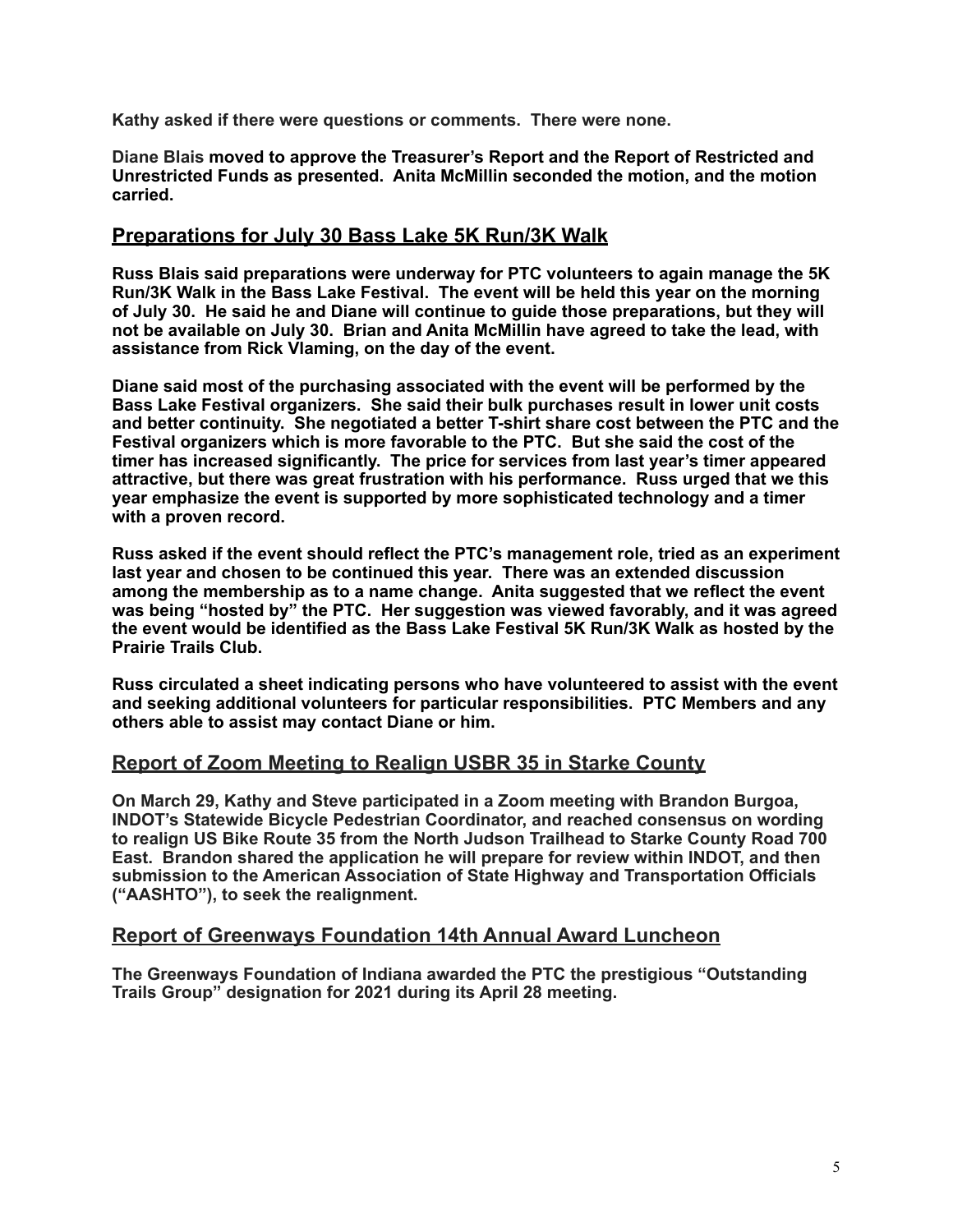

Image by Kathy Lucas

**Tabitha Balzer and her Lewis and Kappes Law Firm contributed one-half, each, for the funding to sponsor a table and invited PTC members to attend as their guests. Russ, Diane, Brian, Anita, Paul, Kathy, Steve, Kirt Verhagen, and Deb Mix attended on behalf of the PTC. Our group was accompanied by Superintendent of the Starke County Parks and Recreation Department, Camryn Kopka.**



From left to right are Russ Blais, Diane Blais, Brian McMillin, Anita McMillin, Paul Byer, Camryn Kopka, Kathy Lucas, Steve Lucas and Deb Mix

**Larry Wickert asked if there would be an effort to obtain publicity locally regarding the award. Steve responded that he anticipated WKVI radio would feature the event in an April 29 report. See <https://wkvi.com/2022/04/prairie-trails-club-receives-award/>**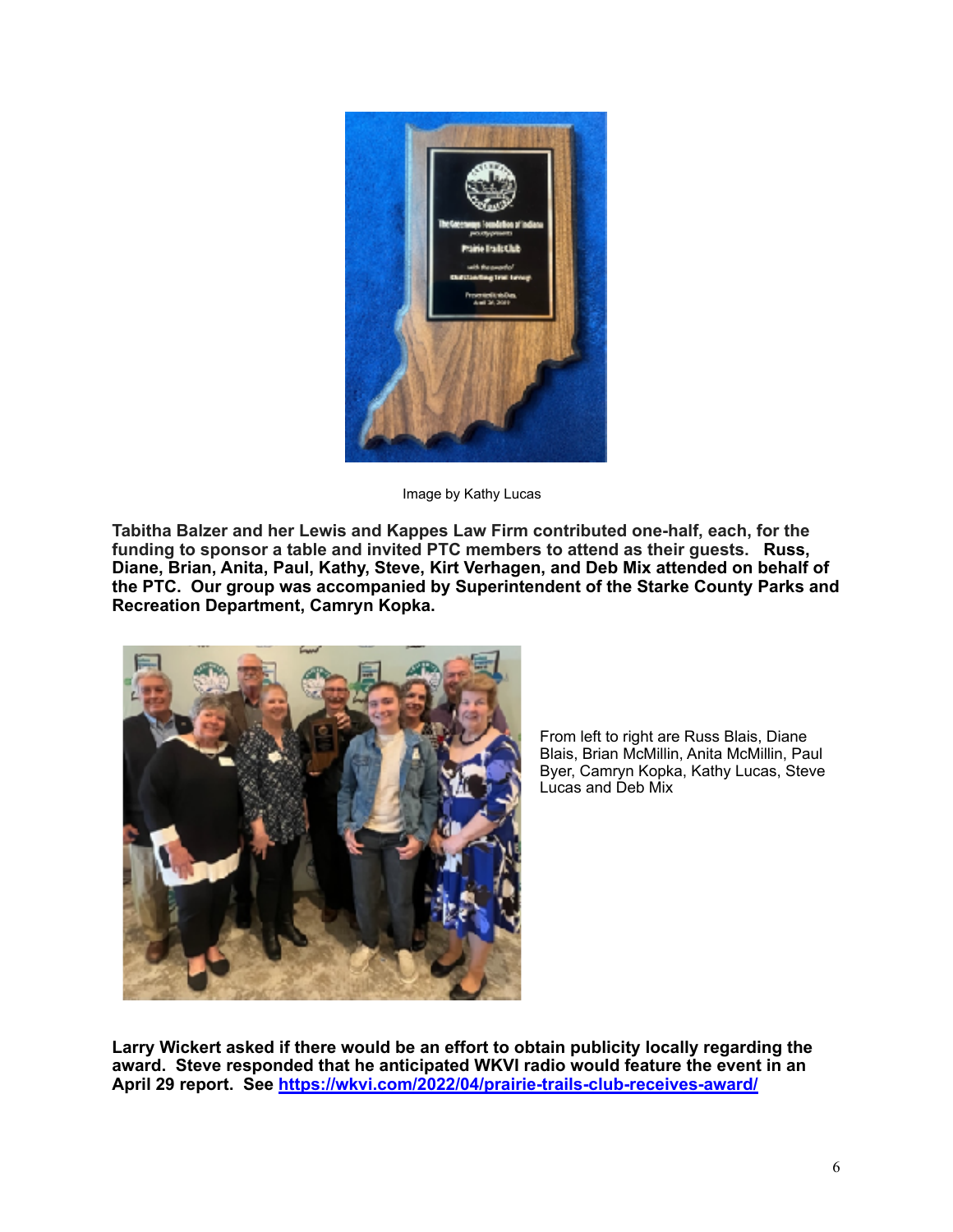# **Report of Panhandle Pathway and Nickel Plate NLT Grants**

**Steve reported that Next Level Trails, Round 3, grants were announced on April 20 for two trails systems of particular local interest:** 

### Panhandle Pathway Grant

**This \$2,503,809 NLT grant will extend the asphalt Panhandle Pathway on both ends. The 0.83-mile southern extension will connect the current terminus to France Park in Cass County. The 1.50 mile northern extension in Pulaski County will connect the trail to the north edge of Winamac, helping the Friends of the Panhandle Pathway move closer to their park-to-park goal and bringing the Panhandle Pathway 1.5 miles closer to the Erie Trail. Once completed, the Panhandle Pathway will be 24.3 miles long.**

### Nickel Plate MAC Trail

**This \$3,623,297 NLT grant in Miami County will build 7.1 miles of asphalt trail between Grissom Air Reserve Base and McGrawsville. In Bunker Hill, the new trail intersects with the existing Nickel Plate Trail stretching from Kokomo to Peru. Doing so will help close major gaps in the Great American Rail-Trail and the American Discovery Trail, two transAmerican trails the Erie Trail also hosts.**

### **Report of Bloomer Run**

**Kathy said she and Steve contributed financially to and manned a table in North Judson, on behalf of the PTC, at the April 23 Bloomer Run. A strong wind was not conducive to a large runner participation, but she prepared a modest display of images highlighting our 2.1 mile trail extension. The event did provide an opportunity to support the Starke County Chamber of Commerce and to share information with several local residents who were not fully familiar with the Erie Trail.** 

**Bob Albert, HVRM Liaison to the PTC, reflected the event was not well attended. He said only two or three of the race participants elected to ride the train.** 

## **Report of Northwest Trail Extension Workgroup**

**Larry said Kirt, Steve and he were invited to attend the April 9 meeting of the HVRM Board of Directors to discuss our aspirations for extending the Erie Trail northwest from its current western terminus on Main Street in North Judson. He said he thought it was a productive discussion, but there is still much work to be done before we can identify a particular route. Bob Albert and Linda Byer, our liaisons from the HVRM and the PTC, respectively, were also in attendance. Larry added that he believes Kirt has since had the benefit of a follow-up discussion with an HVRM Officer.** 

**Bob Albert was asked for his perspectives on trail extension discussions with the HVRM. He responded that he agreed details need to be worked out, but in his opinion "It's going to happen."** 

## **Report on Proposed Parks Department Trailhead Building at Bass Lake**

**On April 4, Larry Wickert led a group including Russ, Kathy and Steve who spoke to the Starke County Commissioners and asked if they would reconsider contributing to a more**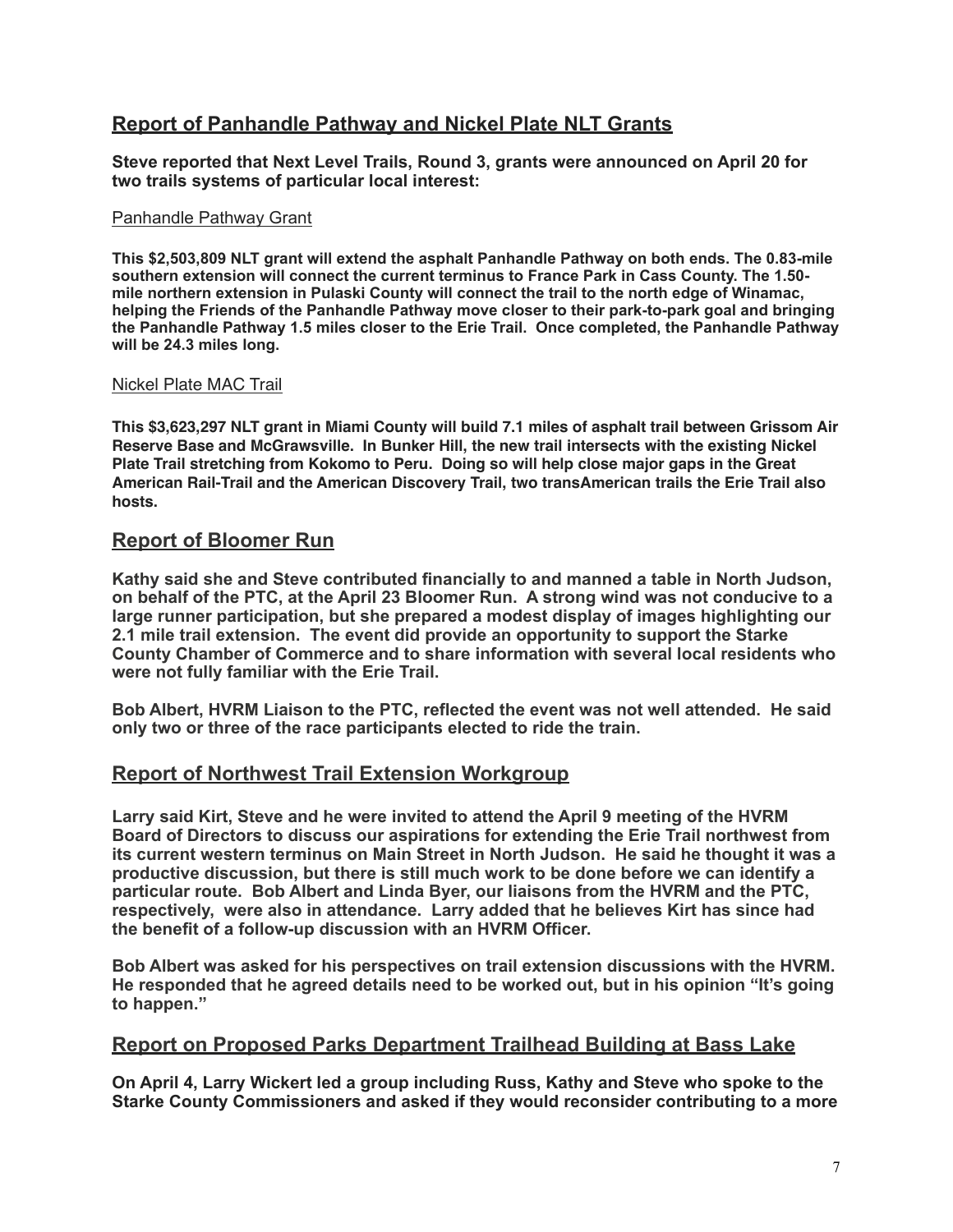**robust trailhead project at County Roads 450 East and 210 South, if additional financial support could be obtained locally. A specific dollar amount was not discussed, but the Commissioners were encouraging. They said the more support secured locally, the more likely they were to endorse a commitment of additional county funding.** 

**At Park Board Member Rik Ritzler's invitation, Larry, Russ, Diane, Brian, Anita, Kathy and Steve attended an informal meeting on April 25. The purpose was to discuss the Starke County Commissioners' decision to cancel a new trailhead building project anticipated as part of a Stellar award. After reviewing bids, the Commissioners did give approval to site reconfiguration and a parking lot but determined funding was insufficient for the building. Ritzler wrote, "Many members of the community have expressed a desire to find a way to fund the construction of the building."** 

**Members of the Bass Lake Conservancy District and other appeared 30 minutes after the April 25 meeting convened. It was suggested a key element of the decision, to remove funding for the trailhead project, was a determination by the BLCD to decline waiver of the sewer hook-up fee. OCRA personnel stated having a wastewater treatment facility decline such a waiver in favor of a governmental entity providing public services was highly unusual. A question was raised on April 25 whether the trailhead project was seeking a waiver of the hook-up fee exclusively or exemption from that and the regular monthly user fee. The response was that the request was for waiver of the hook-up fee.** 

**The core element for which reconsideration of the Commissioners' decision is being sought is for the trailhead building. The hope is that in addition to providing restrooms and potable water, the building can also serve as an office for the park superintendent. The location makes it easily accessible to US 35 and to the county's most prominent property, Bass Lake Beach and Campground, without locating the office on that property and making them synonymous. The park superintendent is now housed at a basement office in Knox. To reinstate the trailhead building, outside funding support would be needed. Two sources were referenced who have expressed a willingness to contribute.** 

**Steve reflected during the April 25 meeting that the PTC has two benches, which would be sponsored by the McMillin and the Blais-Vlaming families, for donation in association with a Trailhead Building. He said he believed that the PTC would, through its donors, be willing to finance connectivity signage between the Erie Trail and the Parks Department Trailhead Building, as well as identify the location of the Bass Lake Beach. He also thought PTC members might be willing to help place these in accordance with directions by the Starke County Parks and Recreation Department and the Starke County Highway Department. Placement of a bike rack was another possibility. These activities would occur with an understanding the Trailhead Building and surrounding grounds would be a Starke County property, and the PTC would serve in a volunteer rather than a proprietary capacity. During the PTC's April 28 meeting, he asked if the members agreed. They gave their concurrence.** 

**During the April 28 meeting, Kathy volunteered to make the first effort on a brief writing to articulate the value of the Trailhead Building to citizens in Starke County and for tourism. Others present at the meeting volunteered to perform various tasks underlining the importance of reinstating funding for the Trailhead Building.** 

## **Report of Final Approval of North Judson Parks and Recreation 5-Year Plan**

**Andrew Rowe, Clerk Treasurer, reported to the North Judson Town Council on April 4 that he received an email from DNR approving the Town's Parks and Recreation 5-Year**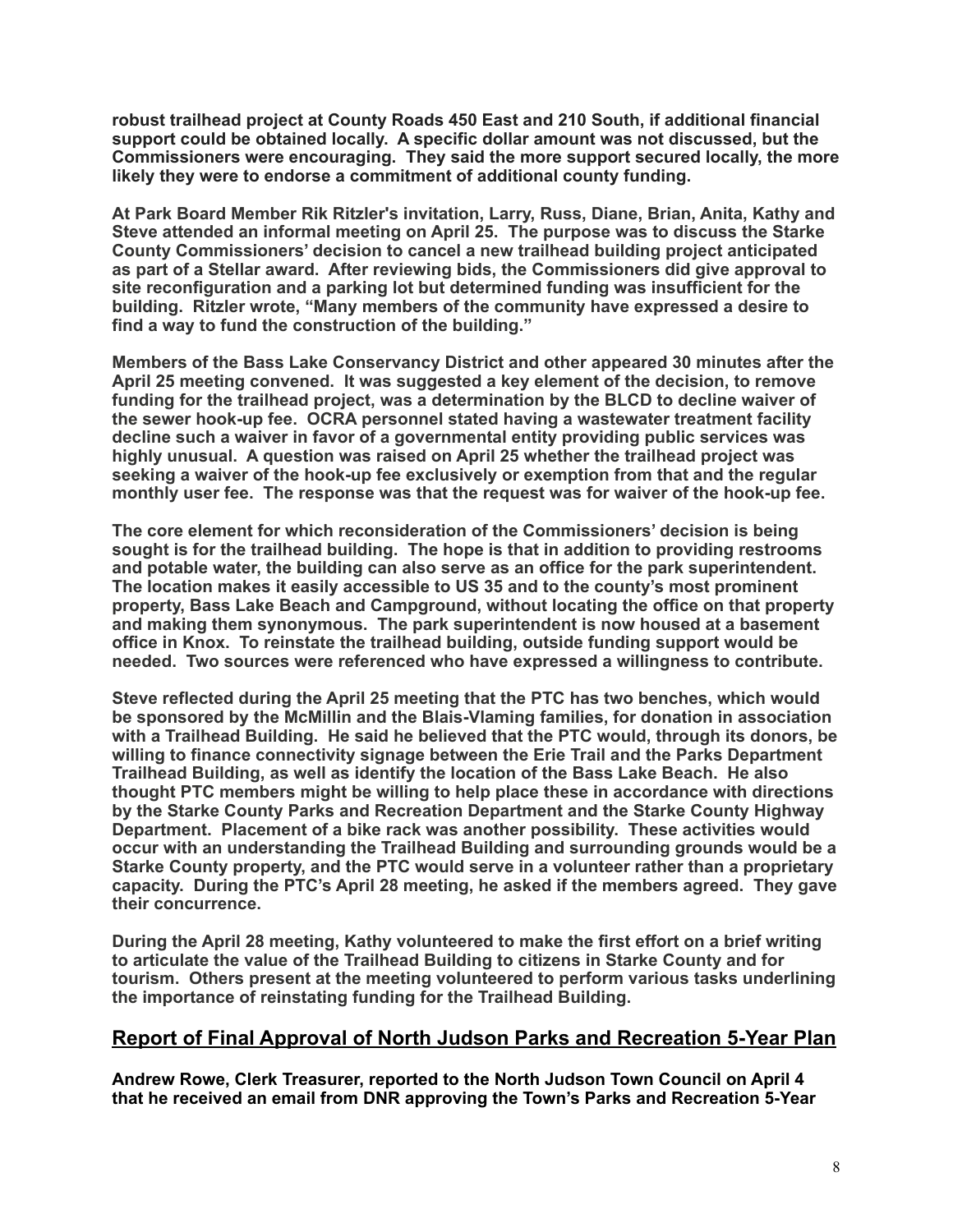**Plan. Steve said he very recently requested a copy of the plan from Andrew and hopes to meet with him in the coming weeks to discuss possible opportunities for collaboration.** 

## **Report of Maintenance Workgroup**

**Paul said he intended to begin filling cracks on the asphalt trail or applying sealant to the bridge decks at Bogus Run and Fell Ditch when weather conditions become favorable.** 

**Linda informed members the cost of glyphosate, the herbicide used most frequently on the Erie Trail, has risen dramatically since the PTC's most recent purchase. But with a cautiously measured application last season, and a drought, enough of the chemical was retained that she will be able to make the standard application this spring. Linda said she would defer application as long as practicable, probably to June, in order to cause the greatest impact on weed control.** 

**Kathy said she contacted Town & Country Paving of DeMotte about whether the company might be interested in asphalt surface work west of US Highway 35. Town & Country was the subcontractor that did paving for the two-mile extension east of US 35. Two of the company's representatives came to the Lucas home to tour the trail on April 22. When they arrived she was informed the company recently inspected the trail and provided a quotation in early April that would address rough spaces and also seal the asphalt for the entire trail. It was later determined the quotation was made at the request of a person not associated with the PTC. As of April 24, the person had not followed up with Town & Country Paving.** 

**Kathy said the President of Town & Country Paving, Rodney Urbano, later phoned her to talk about aspirations to develop a trail system near DeMotte. He has since expressed interest in connectivity with trail systems supported by the PTC. She offered to meet with Urbano and a fledgling Jasper County trail organization to discuss PTC experiences and the possibility of collaborations. She would also share information about obtaining not-for-profit status from the State of Indiana and from the Federal government.** 

## **Informal Review of HVRM Activities**

**Bob Albert reported that the Easter Trains were a huge success for the Hoosier Valley Railroad Museum. The seating was sold out and the revenue was "the best single day HVRM ever had." He said that training is now underway to qualify HVRM volunteers to service steam locomotives.** 

## **National Trails Day on June 4**

**Rhonda reminded the members that National Trails Day is set for June 4. She suggested previously the PTC might give the date recognition with a work day. But she has since learned her own availability on June 4 will be very limited. Kathy responded that perhaps there would be interest in an informal bike ride. This subject will be revisited during our May meeting.** 

## **New E-Bike Laws**

**During open discussion of items for possible future action, Steve reported there have been recent email exchanges among PTC members concerning the use of E-Bikes on the Erie Trail. New Indiana legislation on this topic was referenced briefly in the** *Indiana*